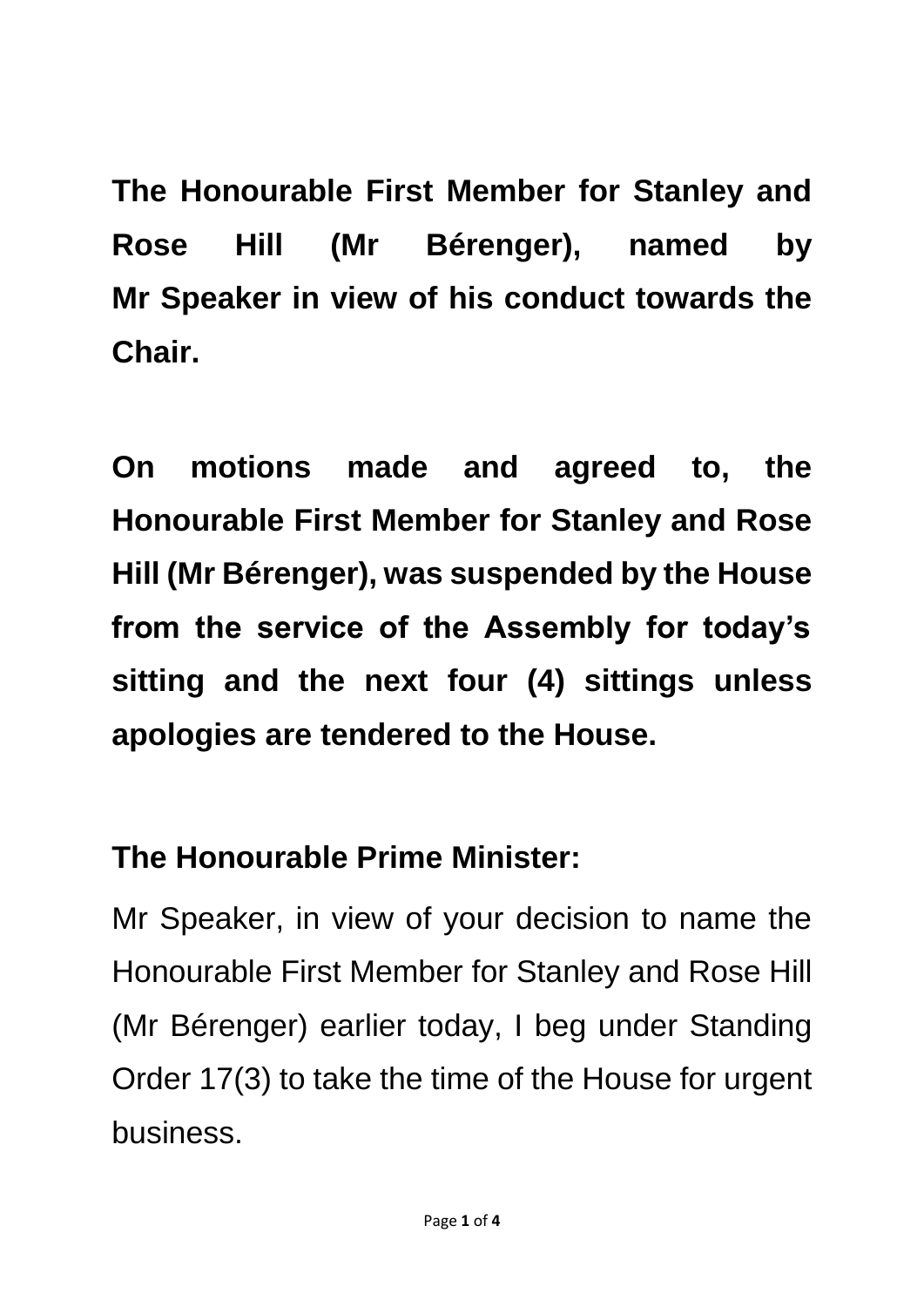**The Honourable Minister of Youth Empowerment, Sports and Recreation seconded.**

## **Mr Speaker put the following question:**

The question is that the Honourable Prime Minister be allowed under Standing Order 17(3) to take the time of the House for urgent business. Those in favour say AYE. Those against say NO. The AYES have it.

## **The Honourable Prime Minister:**

"Mr Speaker, having obtained your permission, I beg to move under Standing Order 29(1) to present a motion without notice."

**The Honourable Minister of Financial Services and Good Governance seconded.**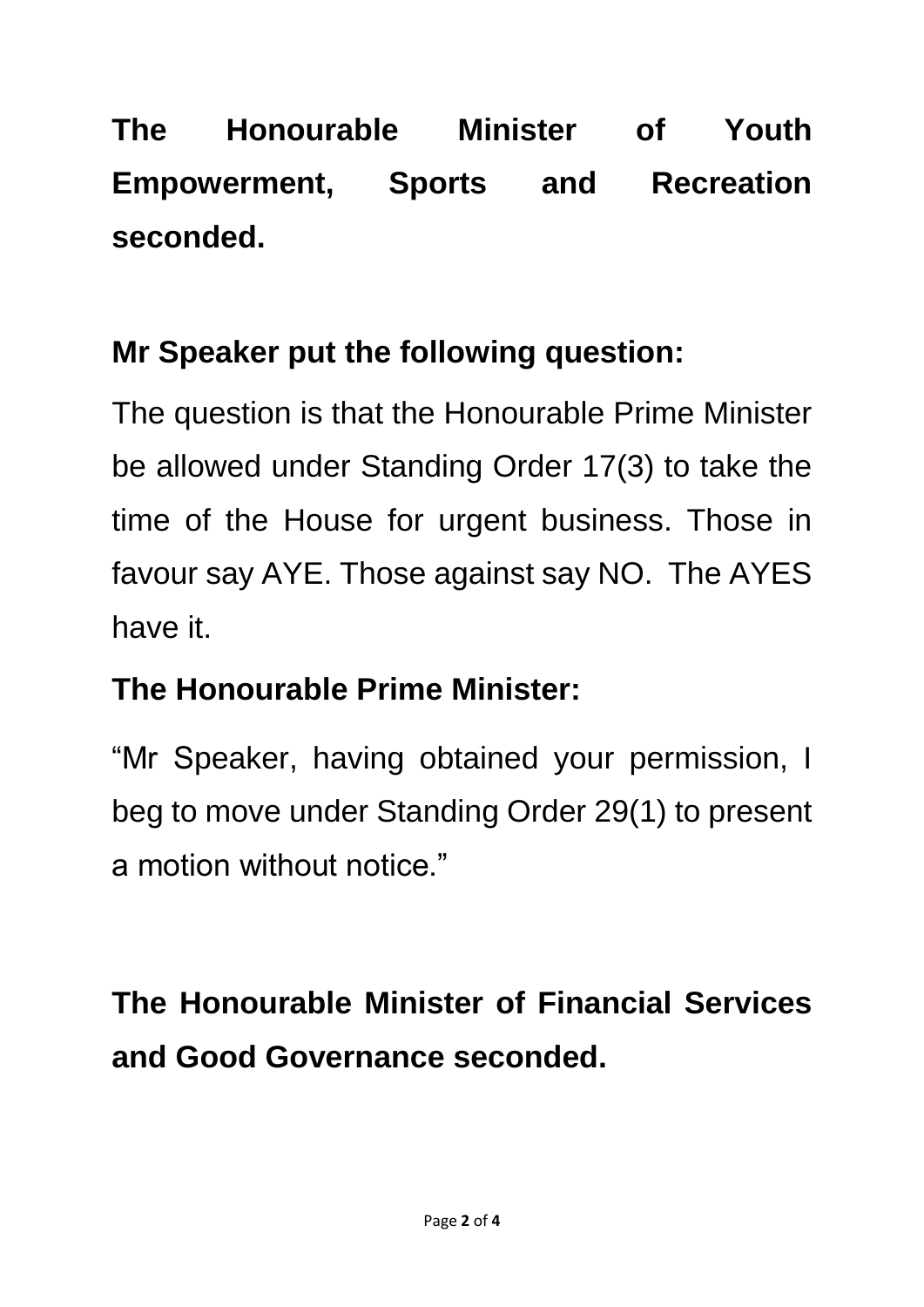# **Mr Speaker put the following question:**

The question is that the Honourable Prime Minister be allowed under Standing Order 29(1) to move a motion without notice. Those in favour say AYE. Those against say NO. The AYES have it.

## **The Honourable Prime Minister:**

"Mr Speaker, in view of your decision to name the Honourable First Member for Stanley and Rose Hill (Mr Bérenger), I beg to move that the Honourable First Member for Stanley and Rose Hill (Mr Bérenger), be suspended from the service of the Assembly for today's sitting and the next four (4) sittings unless apologies are tendered to the House."